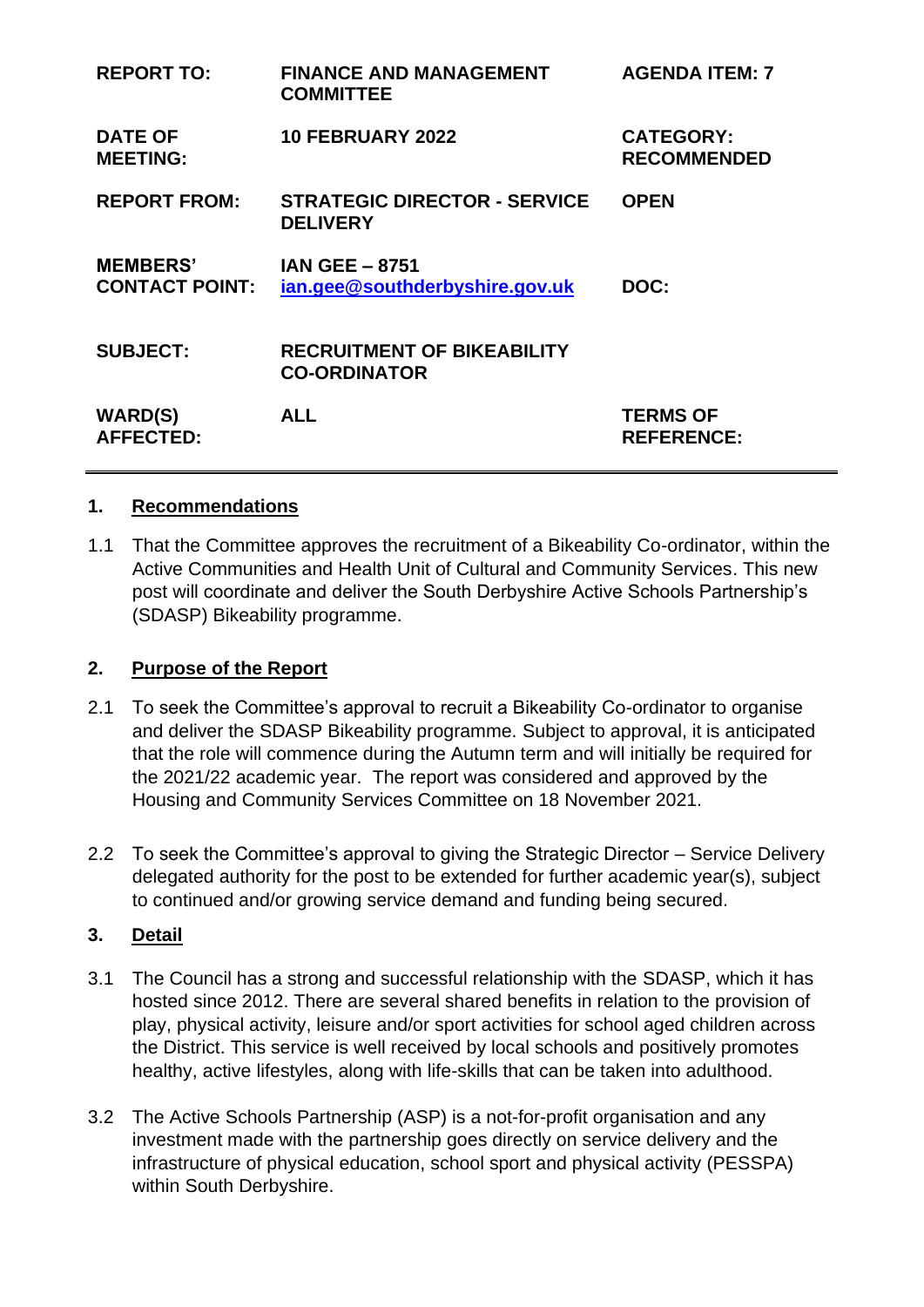- 3.3 All Infant, Junior and Primary schools nationally receive Physical Education (PE) and School Sport premium funding on an annual basis. The amount of funding given to each school is £16,000 plus £10 per pupil on roll in years 1 – 6. In South Derbyshire, the average amount of premium received by each school per year is c.£17,500.
- 3.4 Schools are expected to see an improvement against the following five key indicators (as of July 2017):
	- 1. The engagement of all pupils in regular physical activity (30 minutes a day) kick starting healthy active lifestyles
	- 2. The profile of PE and sport being raised across the school as a tool for whole school improvement
	- 3. Increased confidence, knowledge, and skills of all staff in teaching PE and sport
	- 4. Broader experience of a range of sports and activities offered to all pupils
	- 5. Increased participation in competitive sport
- 3.5 The SDASP over time has delivered a successful and high quality Bikeability programme to the schools of South Derbyshire, gradually increasing the number of participants engaged year on year. This is as a result of accessing additional funding to deliver the programme from both Bikeability Trust and South Derbyshire schools.

## **4. Financial Implications**

- 4.1 The Bikeability Co-ordinator was submitted for job evaluation, to ascertain salary costs for the SDASP. The post has graded a grade 4.
- 4.2 The Bikeability Co-ordinator post will be a full-time post, initially aligning with the academic year, running through to 22 July 2022.
- 4.3 There will be no financial support needed from the general fund, as the costs will be fully met from external funding secured from Bikeability Trust and income generation from schools for the delivery of the Bikeability programme. In the unlikely event that income does not match the cost of the post any shortfall will be covered by the SDASP reserves.
- 4.4 Should the service demand not continue and/or grow the post will cease. If the post is in place for two years or more, it will become eligible for redundancy, and this will be subject to the length of the contract and how long the post holder has been working for the authority(ies). These costs would be picked up through the SDASP reserves.
- 4.5 The Fixed-Term (Prevention of Less Favourable Treatment) Regulations 2002 ensure that fixed-term employees are not treated less favourably than comparable permanent employees. The terms and conditions provided are in line with the NJC for Local Government Services and therefore the same as comparable permanent employees.
- 4.6 These Regulations also provide that the continued renewal of fixed-term contracts that result in four years continuous service for an employee should be on a permanent contract unless it can be objectively justified to remain on a fixed-term basis. It is noted that these extensions are directly linked to funding arrangements in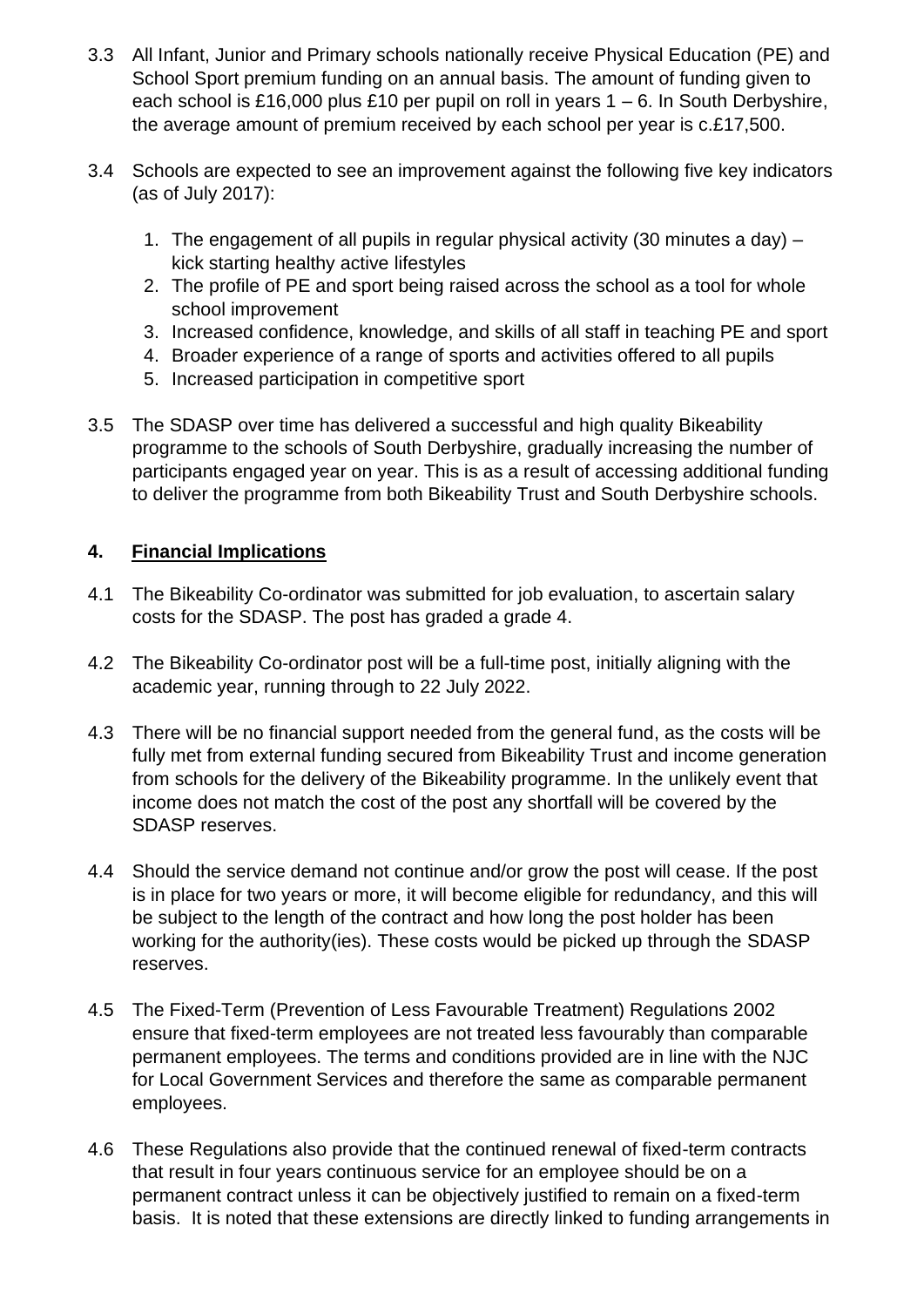place, and this is the justification provided for continuing a fixed-term contract basis. As noted above, the Council does employ those on fixed contracts on comparable employment terms and will provide redundancy payments at the end of the fixed-term contract for any employee with two years continuous service.

## **5. Corporate Implications**

### **Employment Implications**

5.1 The Council has several employment policies in place that will be used to ensure that the proposals outlined in the report are implemented appropriately.

## **Legal Implications**

5.2 None directly arising from this report.

## **Corporate Plan Implications**

- 5.3 The proposal will support the Council to deliver services to the residents of South Derbyshire and fulfil projects across themes of the Corporate Plan, in particular:
	- P1.1 Support and celebrate volunteering, community groups and voluntary sector
	- P2.2 Promote the health and wellbeing across the District
	- F1 Develop skills and careers.

## **Risk Impact**

5.4 The Corporate and Departmental risk registers will be updated with any risks identified if they arise from this report.

# **6. Community Impact**

#### **Consultation**

6.1 The SDASP makes positive contributions to the Active South Derbyshire Physical Activity, Sport and Recreation Strategy 2017-2022. It also delivers across the key themes within the Sustainable Community Strategy – Children and Young People, Healthier Communities, Safer and Stronger Communities and Sustainable Development. These documents were developed in consultation with South Derbyshire residents and organisations.

# **Equality and Diversity Impact**

6.2 This service is offered and is available to all schools in the District and engages all participants.

# **Social Value Impact**

6.3 Physical inactivity costs the economy millions of pounds per year. By supporting the District's least active population to get and stay active, it will work to improve an individual's / community's health and wellbeing and potentially reduce wider costs to society such as the health service.